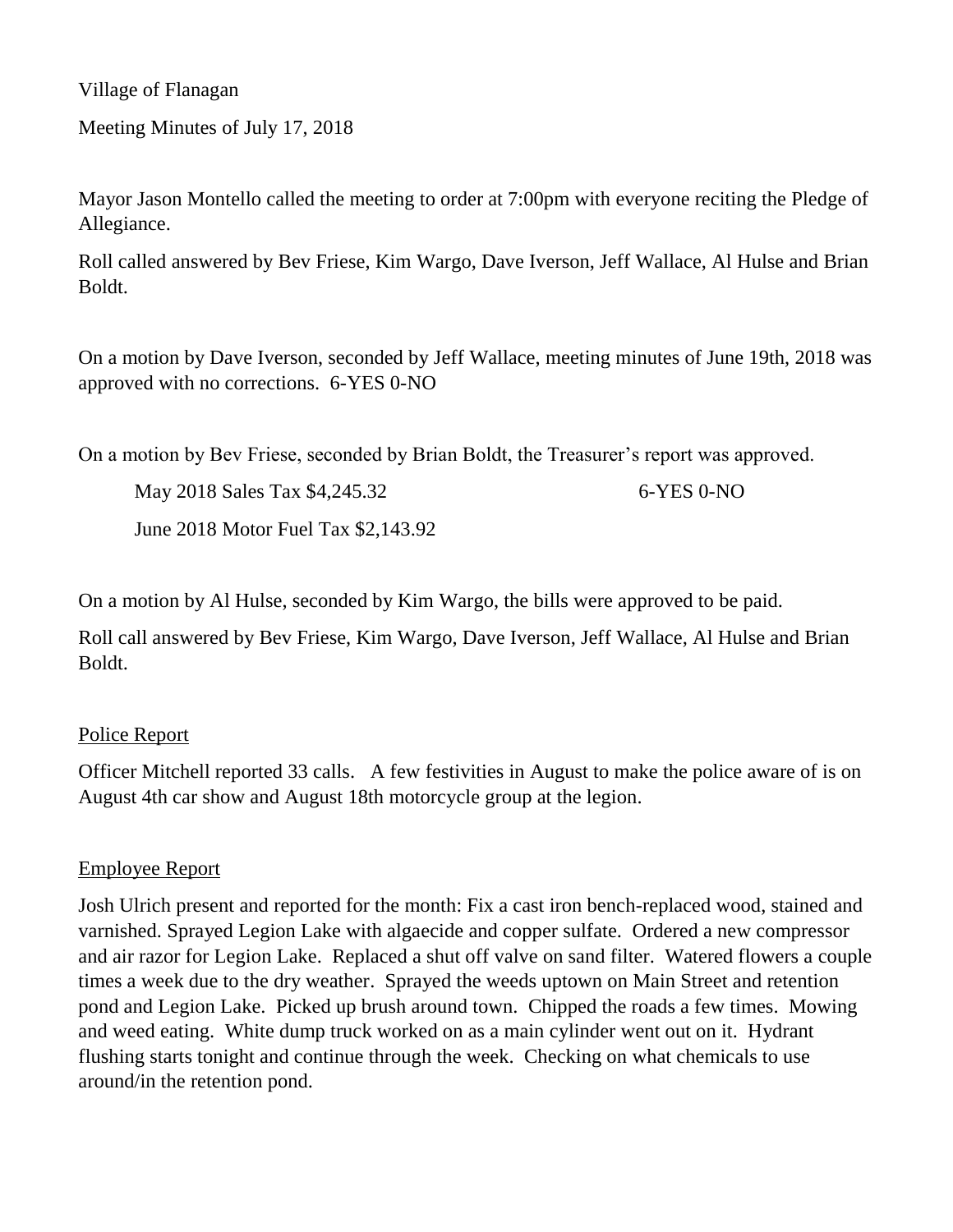### Committee Reports

 $N/A$ 

# President's Comments

Code enforcement officer gave verbal warnings and then written violations to the empty lot address 200 Edwards and 207 N Jefferson. Already mowed the lot at 207 N Jefferson, so that is additional cost to the violation.

Michelle is the code enforcement officer that reports to Jason. Jason gets everything in order and Michelle then presents it to the home owner. First, there is a verbal warning. If that is ignored then the second thing is written violation ticket. Would like for the board members to do policing of the ordinance violation to keep the code enforcement hours under 10 hours.

Time clock was purchased. Cost was \$579.00. It will need to be installed in the shed. Starting August 1st, the time clock will be implemented.

There is contact information recently added to the website for reporting an ordinance violations and/or finding out ordinance information.

Reminder to the committees, street and alleys, already approved sidewalk repair. Cost is approximately \$6,000 to repair the sidewalks listed. This fall, would like to have a list/number of trees to plant.

No new information on the .77 acre off Route 116.

N/A on the duplex.

Republic services is coming in for a meeting tomorrow morning at 10am to talk about contract.

Kristy will looking to ACH payments for the water bills.

Street sign on the corner of 400 and South Street, the sign is too short.

The poker run was a success. 80 people showed up for it. Was able to raise \$300 from it. Would like to do this again.

For the ponds, maybe see if Heartland or ISU have any classes to take for an employee to learn treatment process.

Comments from the Persons Present- N/A

## Open Business

Property at 100 W Lincoln, currently working with the county to figure this out. There is \$4700 back property taxes still owed.